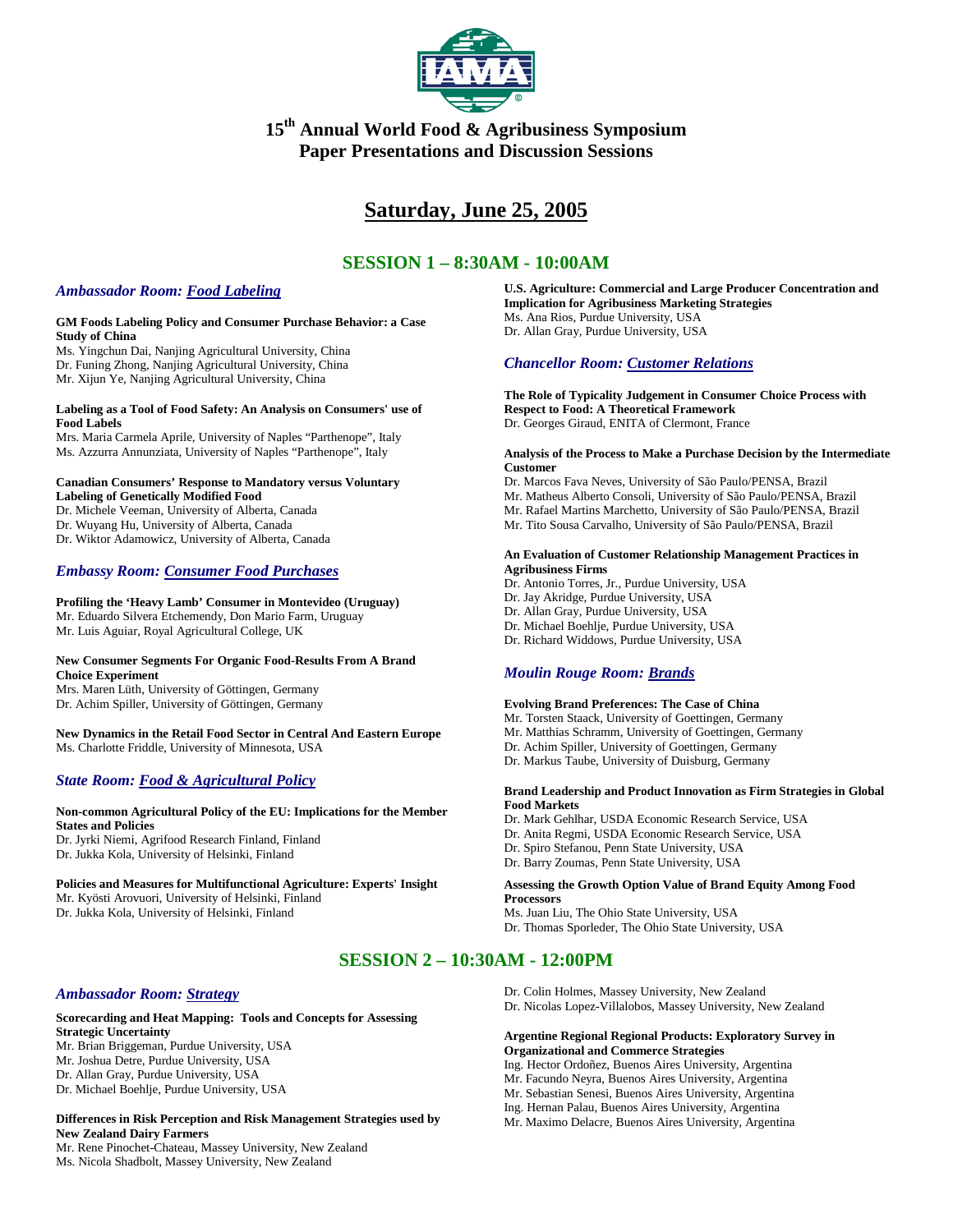# *Embassy Room: Cooperatives & Producer Owned Firms*

**Agricultural Producer Cooperatives as Strategic Alliances** Ms. Ros Gall, University of Melbourne, Australia Mr. Bill Schroder, Monash University, Australia

#### **Securing Small-scale Producer Participation in Restructured Agri-food Systems: the Southern African Case**

Dr. Andre Louw, University of Pretoria, South Africa Dr. Johann Kirsten, University of Pretoria, South Africa Mr. Hilton Madevu, University of Pretoria, South Africa

#### **Can Cooperatives Internationalize? - Empirical Evidence from the European Meat and Dairy Sectors**

Mr. Oliver Ebneth, University of Goettingen, Germany Dr. Ludwig Theuvsen, University of Goettingen, Germany

# *State Room: Food Security & Quality*

#### **Responsibility as an Integral Part of Quality in the Food Chain**

Dr. Sari Forsman-Hugg, MTT Agrifood Research Finland, Finland Ms. Merja Isoniemi, National Consumer Research Centre, Finland Dr. Sirpa Kurppa, MTT Agrifood Research Finland, Finland Dr. Johanna Mäkelä, National Consumer Research Centre, Finland Mrs. Jaana Paananen, MTT Agrifood Research Finland, Finland Ms. Inkeri Pesonen, MTT Agrifood Research Finland, Finland

**Prospects for Embedded Markers in Food Chain Management** Dr. Stephen Nightingale, Burntside Partners, Inc., USA

#### **The Global Traceability Network (GTN) - The new Information Highway for Food Chains?**

Mr. Steinar Kjærnsrød, TraceTracker Innovation AS, Norway Mr. Kjell Øystein Arisland, TraceTracker Innovation AS, Norway

# *Chancellor Room: The Business of Flowers*

### **E-business and Value Creating in the Flower Chains**

Mr. Martinus C. van Hemert, INHOLLAND University, The Netherlands Dr. Woody Maijers, INHOLLAND University, The Netherlands

#### **Firm-Level Strategic Responses to Exogenous Economic Shocks: Dollarization, the Ecuadorian Export Cut Flower Industry, and Rural Development**

Ms. Meredith Blumthal, University of Illinois at Urbana-Champaign, USA Dr. Hamish Gow, University of Illinois at Urbana-Champaign, USA

**Channel Conflicts on the Commercialization of Flowers in Brazil** Mr. Luciano van den Broek, Federal University of São Carlos, Brazil Ms. Verônica Freitas de Paula, Federal University of São Carlos, Brazil Mrs. Andrea Lago, Federal University of São Carlos, Brazil

# *Moulin Rouge Room: Understanding Producers*

**At the Beginning of the Food Value Chain: Understanding the Farmer and Rancher and their Supporting Communities** Dr. Eric J. Arnould, University of Nebraska, USA Ms. Julie R. Pennington, University of Nebraska, USA

**The Global Farmer: Typology, Institutions and Organization** Dr. Kostas Karantininis, Kopenhagen Agriculture University, Denmark Dr. Decio Zylbersztajn, University of São Paulo/PENSA, Brazil

**Factors Affecting the Survival, Growth and Success of Small, Medium and Micro-enterprises in KwaZulu-Natal, South Africa** Mr. Mark Darroch, University of Kwazulu-Natal, South Africa Ms. Theresa Clover, University of Kwazulu-Natal, South Africa

# **SESSION 3 – 1:30PM - 3:00PM**

## *Ambassador Room: Knowledge Transfer*

**Improving Access by Smallholder Farmers to Organic Crop Value Chains: Evidence from Ezemvelo Farmers' Organization, KwaZulu-Natal, South Africa**

Mr. Mark Darroch, University of Kwazulu-Natal, South Africa Mr. Tinashe Mushayanyama, University of Kwazulu-Natal, South Africa

#### **Knowledge Circulation in Cavor of Innovation in the Dutch Greenhouse Sector**

Dr. Woody Maijers, INHOLLAND University, The Netherlands Mr. Lucas Vokurka, INHOLLAND University, The Netherlands Mr. Peter Ravensberger, Wageningen University, The Netherlands

#### **Knowledge Transfer in Franchise Network: The Case of Yoplait**

Mr. Lionel Bobot, Essec Business School, France Mr. Bruno Duberga, YOPLAIT, France

# *Embassy Room: Food Security & Terrorism*

# **Food Flows at the Community Level: Examining the Market Potential of Rabbits and Cane Rats Meat and Implications for Poverty Alleviation**

- **and Food Security** Dr. Herman van Schalkwyk, University of the Free State, South Africa
- Mr. Ajuruchukwu Obi, University of the Free State, South Africa
- Mr. John Bashi, University of the Free State, South Africa
- Mr. Milton Tshilamatanda, University of the Free State, South Africa

#### **Food Security Studies and Ways of Improving It: The Case Of Armenia**

Dr. Vardges Hovhannisyan, Armenian Agricultural Academy, Armenia Mr. Rafael Bakhtavoryan, Armenian Agricultural Academy, Armenia Dr. Vardan Urutyan, Armenian Agricultural Academy, Armenia

Dr. Laszlo Vasa, Szent Istvan University, Hungary

#### **Economic Assessment of Selected Terrorism Acts on the U.S. and World Corn Markets**

Dr. Dennis Conley, University of Nebraska, USA

# *State Room: Contracts & Market Organization*

#### **Governance Structure and Quasi-Rent Distribution: The Case of Poultry in the State of Parana, Brazil**

Dr. Maria Sylvia M.lena Saes, University of São Paulo/PENSA, Brazil Dr. Christian Luiz da Silva, FAE Business School, Brazil

#### **Coexistence of Governance Structures in the Poultry Industry: Comparative Analysis of Two Brazilian States**

Dr. Christian Luiz da Silva, FAE Business School, Brazil Dr. Maria Sylvia M. Saes, University of São Paulo/PENSA, Brazil Mr. Antonio Carlos Lima Nogueira, University of São Paulo/PENSA, Brazil

#### **Contracting Without Institutions: Case of Genetic Modified Organisms in Brazil; Seemingly Impossible Transactions: Case of Genetic Modified Organisms in Brazil**

Dr. Decio Zylbersztajn, University of São Paulo/PENSA, Brazil

- Dr. Cláudio Pinheiro Machado Filho, University of São Paulo/PENSA, Brazil
- Dr. Eduardo Spers, University of São Paulo/PENSA, Brazil
- Mr. Antonio Carlos Lma Nogueira, University of São Paulo/PENSA, Brazil

# *Chancellor Room: Meat Quality*

#### **The Adoption of the QS System in the German Meat Sector: Exploring Attitudes and the Behavior–Intention Relationship** Mrs. Gabriele Jahn, University of Göttingen, Germany Dr. Achim Spiller, University of Göttingen, Germany

**Brands as Quality Signals in the Meat Sector: A Conjoint Analysis** Mrs. Maren Lüth, University of Göttingen, Germany Dr. Achim Spiller, University of Göttingen, Germany

**Quality and Productivity Improvements in the Red Meat Industry through Application of Lean Thinking** Mr. David Simons, Cardiff University, UK

Mr. Keivan Zokaei, Cardiff University, UK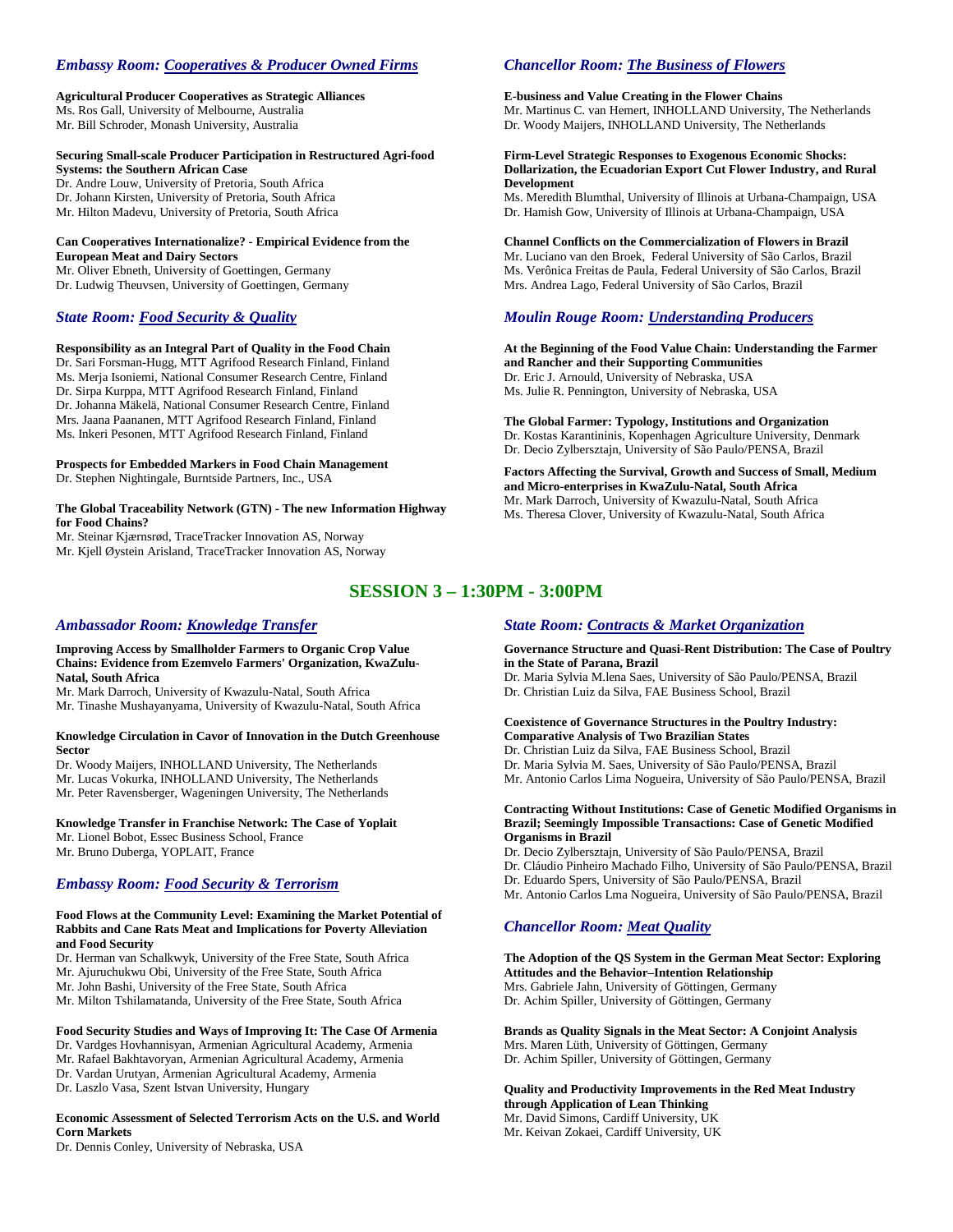# *Moulin Rouge Room: Innovation Strategies*

### **Protecting Your Turf: First Mover Advantages as a Barrier to Competitor Innovation**

- Mr. Brian Briggeman, Purdue University, USA
- Mr. Michael Gunderson, Purdue University, USA Mr. Joshua Detre, Purdue University, USA
- Dr. Allan Gray, Purdue University, USA

#### **Key Success Factors for Innovation in the Dutch Glasshouse Horticultural Production Chains**

Dr. Onno Omta, Wageningen University, Netherlands Dr. Olaf Van Kooten, Wageningen University, Netherlands Mr. Lennert Pannekoek, Wageningen University, Netherlands

#### **Institutional Change in the New Zealand Merino Industry: An Empirical Analysis of Grower Responses to Innovation**

Dr. Hamish Gow, University of Illinois at Urbana-Champaign, USA Mr. Mark Stevenson, New Zealand Merino Company, New Zealand Dr. Randell Westgren, University of Illinois at Urbana-Champaign, USA

# **SESSION 4 – 3:00PM - 4:30PM**

# *Ambassador Room: Supply Chain*

#### **Contract Farming in China: Supply Chain or Ball and Chain?** Mr. Hongdong Guo, Zhejiang University, China Dr. Robert W. Jolly, Iowa State University, USA Mr. Jianhua Zhu, Iowa State University, USA Dr. Wenhua Jiang, Zhejiang University, China

#### **A Role of Eco-Efficiency in Supply Chain Management? Case Study of Life Cycle Assessment of Australian Grains**

Dr. Murray McGregor, Curtin University of Technology, Australia Dr. Rene van Berkel, Curtin University of Technology, Australia Mr. Venky Narayanaswamy, Curtin University of Technology, Australia Dr. Jim Altham, Curtin University of Technology, Australia

#### **Performance Analysis in the Supply Chain**

Dr. William Bailey, Massey University, New Zealand Mrs. Lidia Norina, Massey University, New Zealand

# *Embassy Room: Entrepreneurship*

**A Methodology and Model for Assessing Entrepreneurial Ventures** Mr. Cole Ehmke, Purdue University, USA Dr. Michael Boehlje, Purdue University, USA

**The Role of Entrepreneurship and SME Sector in Armenian Economy**  Mrs. Gayaneh Kyureghian, Texas A&M University, USA Ms. Tatevik Zohrabyan , Texas A&M University, USA

# *State Room: Marketing of Agricultural Inputs*

## **An Assessment of Opportunities, Challenges, and the Future Role of the U.S. Crop Input Dealer**

Dr. Jay Akridge, Purdue University, USA Dr. Linda Whipker, Whipker Consulting, USA Mr. James Joshua, Topco, Inc., USA

#### **Segmenting Agribusiness Customers on Their Capital Expenditures**

Mr. Michael Gunderson, Purdue University, USA Dr. Michael Boehlje, Purdue University, USA Dr. Allan Gray, Purdue University, USA

# *Chancellor Room: Soybean Exports & Food Retailing*

#### **The Crusher's Problem: Understanding Monthly Exports Allocation Decisions, the Case of Argentina**

Dr. Peter Goldsmith, University of Illinois at Urbana-Champaign, USA

Dr. Cesar Ciappa, Universidad Catolica Argentina, Argentina

Dr. Carlos Mendez Acosta, Universidad Catolica Argentina, Argentina

**Is the Traditional Retailing Disappearing? Some Evidences from Brazil** Mr. Guilherme Monteiro, University of Sao Paulo, Brazil

#### **Scale, Scope and Specialization Effects on Retailers' Produce Procurement Strategies: Evidence from Brazil**

Dr. Denise Mainville, Michigan State University, USA

- Dr. Thomas Reardon, Michigan State University, USA
- Dr. Elizabeth Farina, University of São Paulo, Brazil

# **Sunday, June 26, 2005**

# **SESSION 5 – 8:30AM - 10:00AM**

# *Ambassador Room: Agribusiness Education*

**Teaching Agribusiness in the Classroom vs. On-line** Dr. Cheryl Wachenheim, North Dakota State University, USA

#### **The Advance Management in Food and Agribusiness Executive Postgraduates, Markets and Students**

Ing. Hector Ordoñez, School of Agronomy. Buenos Aires University, Argentina

Mr. Maximo Delacre, Buenos Aires University, Argentina

- Mr. Sebastian Senesi, Buenos Aires University, Argentina
- Mr. Gustavo Napolitano, Buenos Aires University, Argentina

Mr. Facundo Neyra, Buenos Aires University, Argentina

Ing. Hernan Palau, Buenos Aires University, Argentina

### **A Response-Inducing Sustainability Evaluation (RISE) on Tea Production in a specified sample area of India**

Dr. Fritz Häni, Swiss College of Agriculture, Switzerland Dr. Christoph Studer, Swiss College of Agriculture, Switzerland Mr. Tobias Gerber, Swiss College of Agriculture, Switzerland Mr. Andreas Stämpfli, Swiss College of Agriculture, Switzerland Mr. Hans Porsche, Swiss College of Agriculture, Switzerland

# *State Room: Beef Marketing*

#### **New Consumer Approach: Understanding Emotions and Involvement in Beef Consumption**

Ms. Marcia Barcellos, Universidade Federal do Rio Grande do Sul, Brazil Mr. Walter Nique, Universidade Federal do Rio Grande do Sul, Brazil

Dr. Eugenio Pedrozo, Universidade Federal do Rio Grande do Sul, Brazil

#### **Can Accelerated Feeding Programs For Cattle, Make Production Of Natural Beef A Viable Alternative For Producers?**

Dr. Ruby Ward, Utah State University, USA

Dr. DeeVon Bailey, Utah State University, USA

Mr. Sean Bartshi, Utah State University, USA

- Dr. Randall Wiedmeyer, Utah State University, USA
- Dr. Donald Snyder, Utah State University, USA

#### **Organic Bovine Meat – The Brazilian Consumer Profile and Marketing Strategies**

Mrs. Silvia Morales de Queiroz Caleman, Universidade Federal de Mato Grosso do Sul, Brazil

Mrs. Catiana Sabadin, Universidade Federal de Mato Grosso do Sul, Brazil Dr. Dario de Oliveira Lima Filho, Universidade Federal de Mato Grosso do Sul, Brazil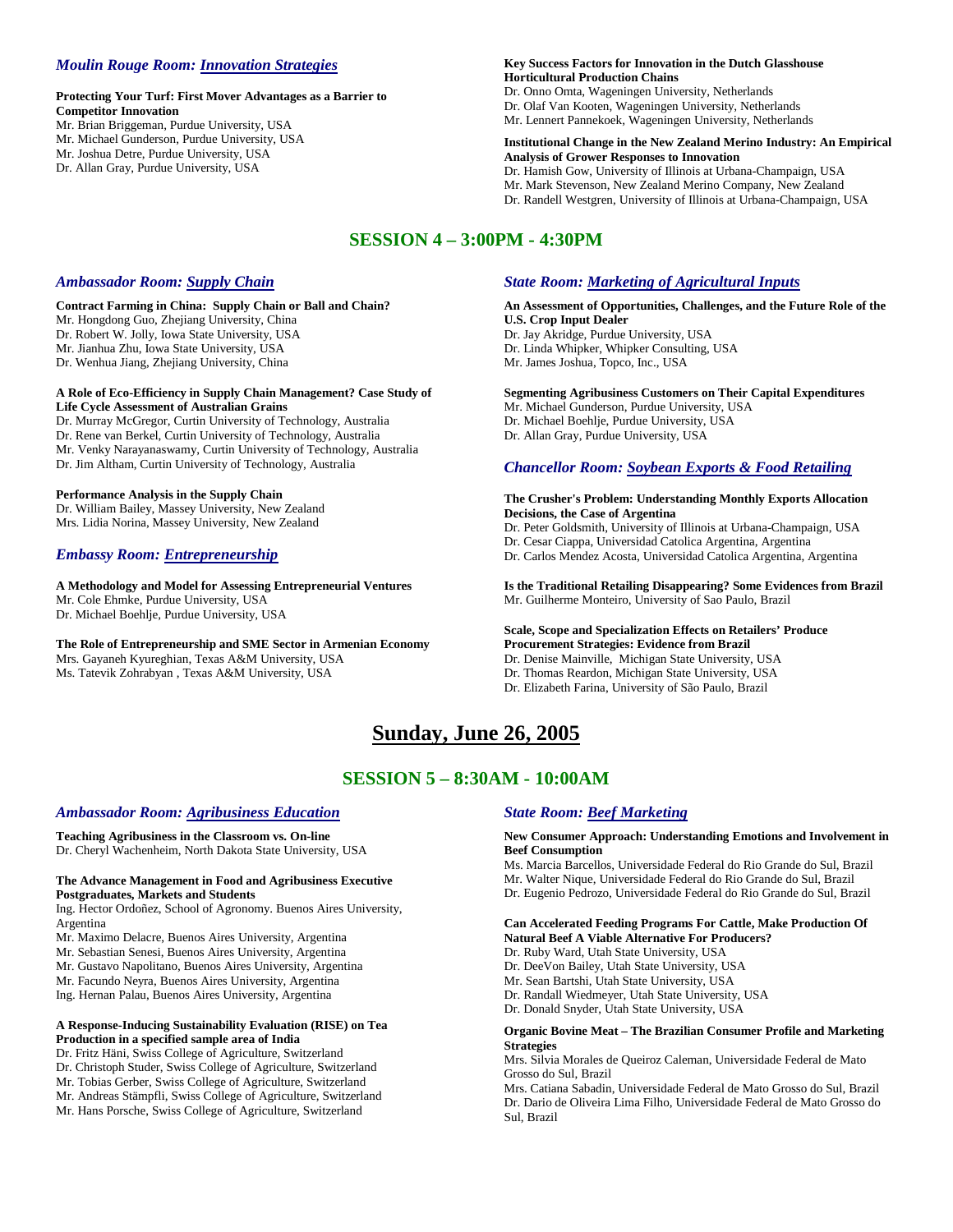# *Embassy Room: Global Food Network*

**Discussion Session: Global Food Network: Set-up of an International Public-Private Knowledge Exchange Infrastructure on Safety and Quality Standards in Food Chains and Networks** Moderator: Dr. Decio Zylbersztajn, University of São Paulo/PENSA, Brazil Dr. Jacques Trienekens, Wageningen University, The Netherlands Dr. Marcos Neves, University of São Paulo/PENSA, Brazil Ing. Hector Ordoñez, Buenos Aires University, Argentina Dr. Woody Maijers, INHOLLAND University, The Netherlands

Dr. Onno Omta, Wageningen University, The Netherlands

# *Chancellor Room: Food Safety & Mad Cow Disease*

**Legal Systems and Institutional Environments, Understanding Incentives for Eliciting Food Safety: A US and UK Comparison** Dr. Nesve Turan, University of Illinois at Urbana-Champaign, USA Dr. Peter Goldsmith, University of Illinois at Urbana-Champaign, USA

**A Conceptual Comparative Analysis between the 1996 British Mad Cow Crisis and the 2003 Canadian Mad Cow Crisis: A Case Study** Mr. Sylvain Charlebois, University of Regina, Canada Dr. JoAnne Labrecque, HEC Montréal, Canada

**HACCP Implementation in the Australian Meat Industry** Dr. Yunus Khatri, University of Queensland, Australia Dr. Ray Collins, University of Queensland, Australia

# **SESSION 6 – 10:30AM - 12:00PM**

# *Ambassador Room: Value of Food Products*

**Professional Cooks: Adding Value to Argentine Agrifood Products** Ing. Hernan Palau, Buenos Aires University, Argentina Mrs. Maria Julia Bacigalupo, Buenos Aires University, Argentina

**IQF Catfish Retail Pack: A Study of Consumers' Willingness to Pay** Dr. Kwamena Quagrainie, University of Arkansas at Pine Bluff, USA

**Consumer Preferences of a Fresh-Cut Melon Product - A Potential Valued Added Product for Melon Growers** Mr. Carlos Mayen-Solorzano, Purdue University, USA Dr. Maria Marshall, Purdue University, USA

#### *State Room: Regulation of Production*

#### **The U.S. Meat and Livestock as a Hazardous Industry: from Negative Externalities to Illegitimacy?**

Dr. Peter Goldsmith, University of Illinois at Urbana-Champaign, USA Mr. Filipe Pereira, University of Illinois at Urbana-Champaign, USA

#### **Evolution of Regulatory System for Genetically Modified Crops: The Case of Soybean in Brazil**

Mr. Antonio Carlos Nogueira, University of São Paulo/PENSA, Brazil Mr. Decio Zylbersztajn, University of São Paulo/PENSA, Brazil Mr. Eduardo Spers, Methodist University of Piracicaba, Brazil Dr. Claudio Antonio Machado, Methodist University of Piracicaba, Brazil

#### **Welfare Effects of the Regulation of the Maize Market in Swaziland**

Dr. Herman van Schalkwyk, University of the Free State, South Africa Ms. Nkosazana Mashinini, University of the Free State, South Africa Mr. Ajuruchukwu Obi, University of the Free State, South Africa

# **SESSION 7 – 1:30PM - 3:00PM**

## *Ambassador Room: Firm Performance, ROI & Decisions*

#### **A Framework for Evaluating Return on Investment in Management Development Programs**

Ms. Kara Lynch, Texas A&M University, USA Dr. Jay Akridge, Purdue University, USA Dr. Scott Schaffer, Purdue University, USA Dr. Allan Gray, Purdue University, USA

#### **Firm Performance: CEO Effect v. Firm Effect**

Dr. Mark Hansen, Brigham Young University, USA Dr. C. Shane Reese, Brigham Young University, USA Mr. Lee Perry, Brigham Young University, USA Mr. Seth Springer, Brigham Young University, USA

#### **Measuring the Agribusiness Decision Environment: Trends in the Confidence of Agribusinesses Managers in South Africa**

Mr. Dirk Esterhuizen, Agricultural Business Chamber, South Africa Dr. Johan Van Rooyen, South African Wine and Brandy Company, South Africa

# *Embassy Room: Re-inventing the Food Chain*

**Redesigning the Food Chain: Trade, Investment and Strategic Alliances in the Orange Juice Industry**

Dr. Paulo F. Azevedo, Fundação Getúlio Vargas, Brazil

Dr. Fabio R. Chaddad, IBMEC Business School, Brazil

#### **An Analysis of Business Relations in the Fruit Supply Chain** Mr. Kai Maack, University of Hannover, Germany

#### **Re-inventing the Food Chain: Creating Economic Access for Black South Africans into the Wine Value Chain**

Mr. Ngwako Sefoko, University of Antwerp, Belgium Mr. Wim Janssens, University of Antwerp, Belgium Dr. Johan Van Rooyen, South African Wine & Brandy Co., South Africa Dr. Frank Bostyn, University of Antwerp, Belgium

# *Chancellor Room: Food Trade*

**Effects of Productivity Growth in Primary Agriculture on Processed Food Trade and the Food Processing Sector** Mr. Carlos Ludena, Purdue University, USA Mr. Thomas Hertel, Purdue University, USA

### **Leveraging-Business Technologies for International Market Access: The Case of Pistachio Industry in Iran**

Mr. Ali Asadi, Asadi Pistachio Production & Processing, Iran Dr. Shaobo Ji, Carleton University, Canada

**Corporate Social Responsibility and International Cocoa Trade** Dr. Philip Abbott, Purdue University, USA Mr. Michael Wilcox, Purdue University, USA Ms. Wendy Muir, Purdue University, USA

# *State Room: Marketing of GM Food Products*

**The Value Chain for Certified Socially Responsible and Environmentally Preferred Products in the US and Europe and its Impacts on Sustainable Production in Latin America**

Dr. Bernard Kilian, CIMS - Sustainable Market Intelligence Center, Costa Rica

Mr. Jorge Vieto, CIMS - Sustainable Market Intelligence Center, Costa Rica Mr. Lawrence Pratt, INCAE, Costa Rica

# **Marketing GM-Labeled Food Products in the United Kingdom: Can**

**American Agribusinesses Do it Profitably?** Dr. DeeVon Bailey, Utah State University, USA Mr. Nathan Hill, Utah State University, USA Dr. Steven Vickner, Utah State University, USA

#### **Effective Cooperation within the UK Food Supply Chain**

Mr. Francisco Gonzalez-Diaz, Royal Agricultural College, UK

Dr. David Newton, Royal Agricultural College, UK

Dr. John Alliston, Royal Agricultural College, UK